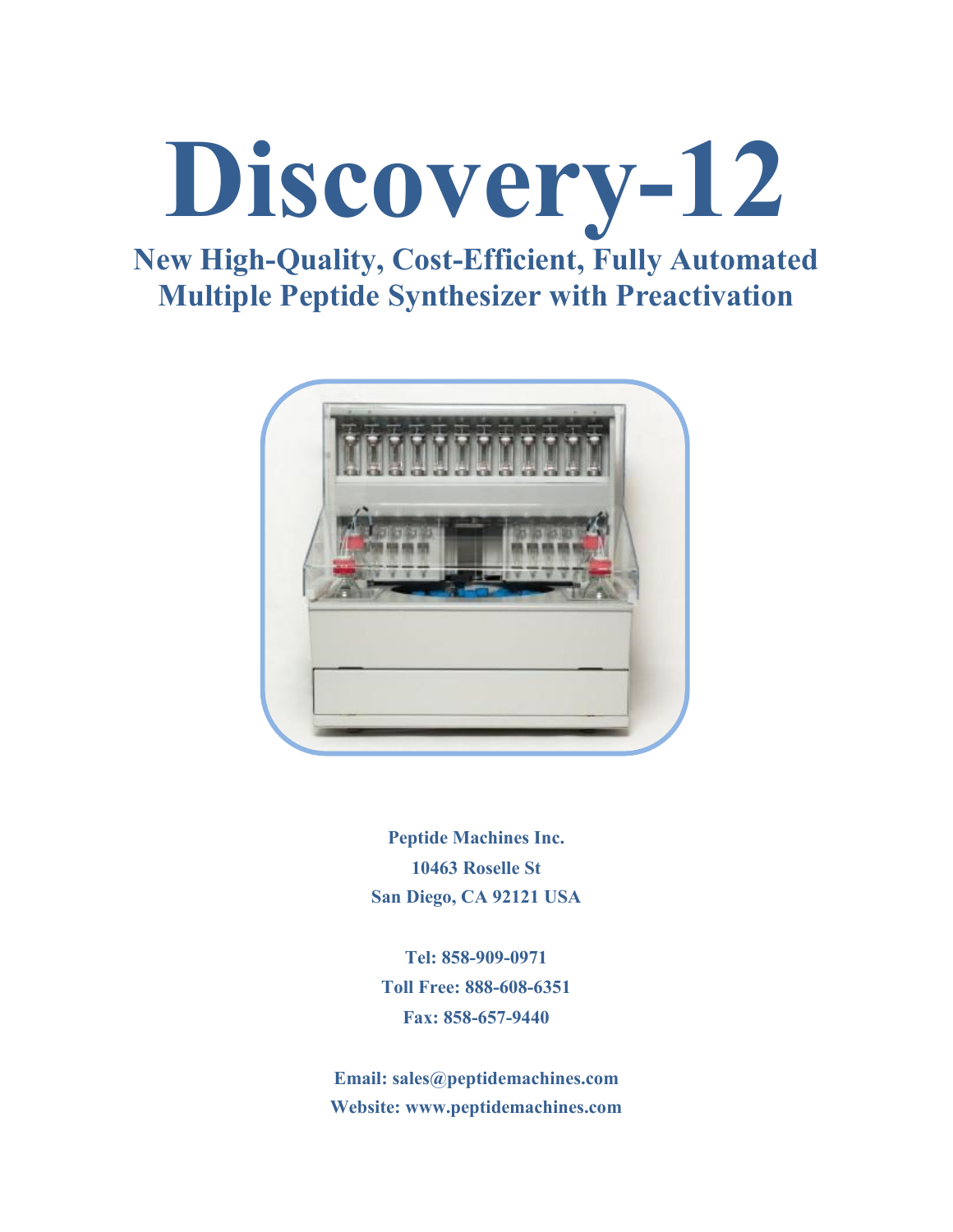The unique design prevents any precipitation, clogged lines, and overfills so typical of other instruments.

The use of stock solutions of AA's eliminates the need for pre-fill cartridges or barcoding.

Produces high quality peptides on any scale from 0.05 to 1.0 mmoles per reactor.

Utilizes common coupling reagents such as HBTU, HATU, PyBOP, DIC/HOBt, and bulk AA solutions with up to 0.5 mmol concentration.

The patent pending unique liquid measuring device results in accurate and quick delivery every time. There is no need to hassle with calibration based on pressure, time, or set volume.

Performs any Fmoc chemistry with or without pre-activation.



Each reaction vessel has a dedicated pre-activation vessel for more efficient coupling.

Compact tabletop design with ventilated hood.

Windows 8 based software guarantees users a quick and easy experience every time.

Gentle but efficient nitrogen mixing thoroughly mixes resin and reagents while preserving the integrity of the resin beads in intervals of different delays.

Flexibility in sequence selection allows users to effortlessly import sequences from USB, select standard protocols, develop custom protocols, assign protocols to sequences, and sequences to reaction vessels.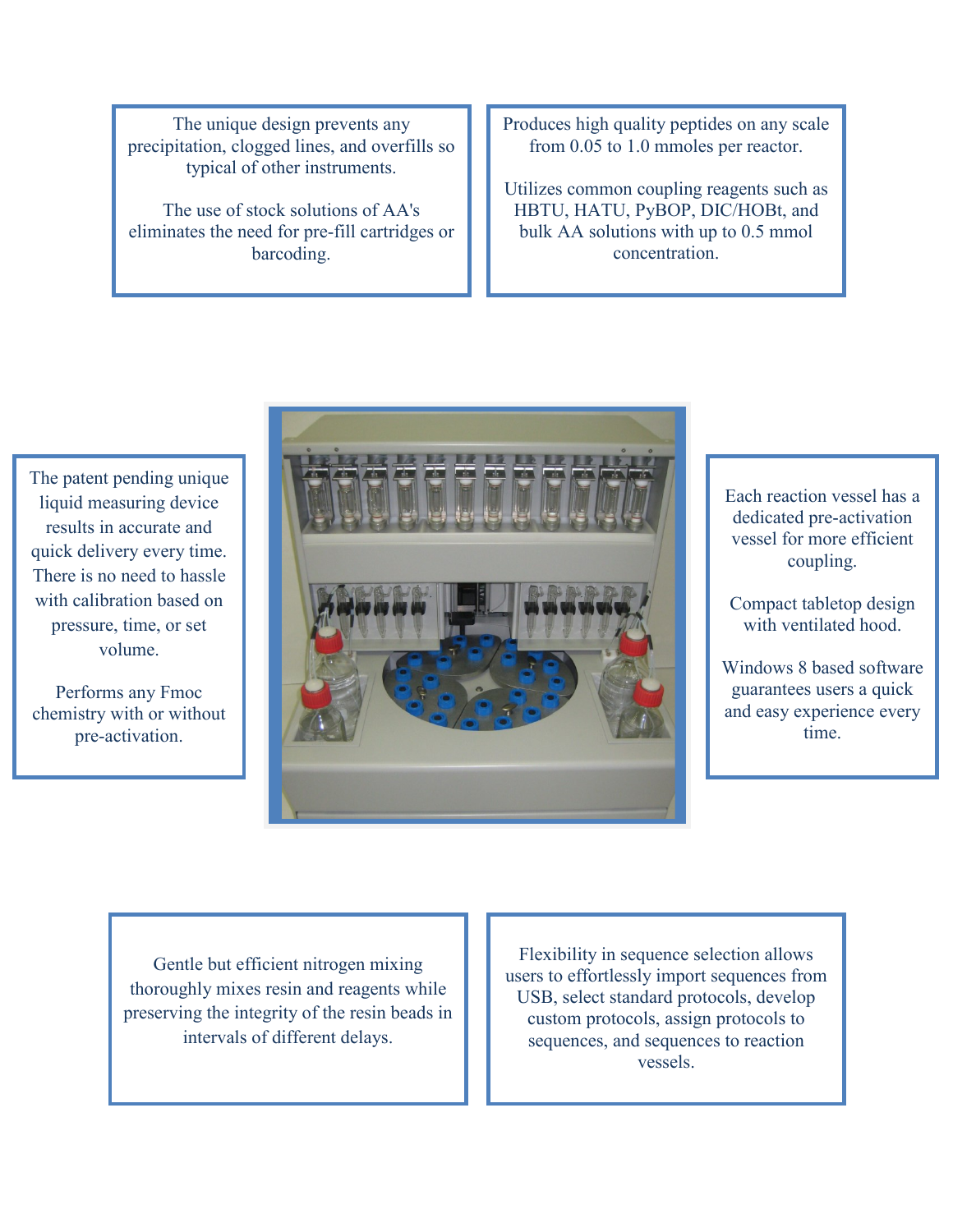

Utilizes 30, 60, or 100 ml glass reactors with removable filters.

Each reactor can run independently with different scales and protocols.

Ability to add and remove sequences without interrupting instrument operations.

## **Instrument Specifications** REACTION VESSELS 30 ml, 60 ml, or 100 ml, glass PRE-ACTIVATION VESSELS 20 ml <u>REAGENTS / SOLVENTS</u>  $6 - 500$  ml to 5 gallons AMINO ACID CONTAINERS 24 – 175 ml WASTE CONTAINER  $1-20$  L MIXING Adjustable nitrogen bubbling INSTRUMENT CONTROL Windows base MS POWER Variable from 100V / 60Hz to 240V / 50Hz DIMENSIONS W 29 Inches (73cm), D 28 Inches (71cm), H 31 Inches (78cm) WEIGHT 150 lbs. TEMPERATURE Ambient

Each reaction vessel has a dedicated preactivation vessel for more efficient coupling

Performs resin de-protection and wash while delivering the amino acids and activation reagents to the pre-activation vessels.

With uniquely designed glassware, it utilizes the least amount of solvents to wash the line and pre-activation vessels after delivering the activated amino acid to the reactors.